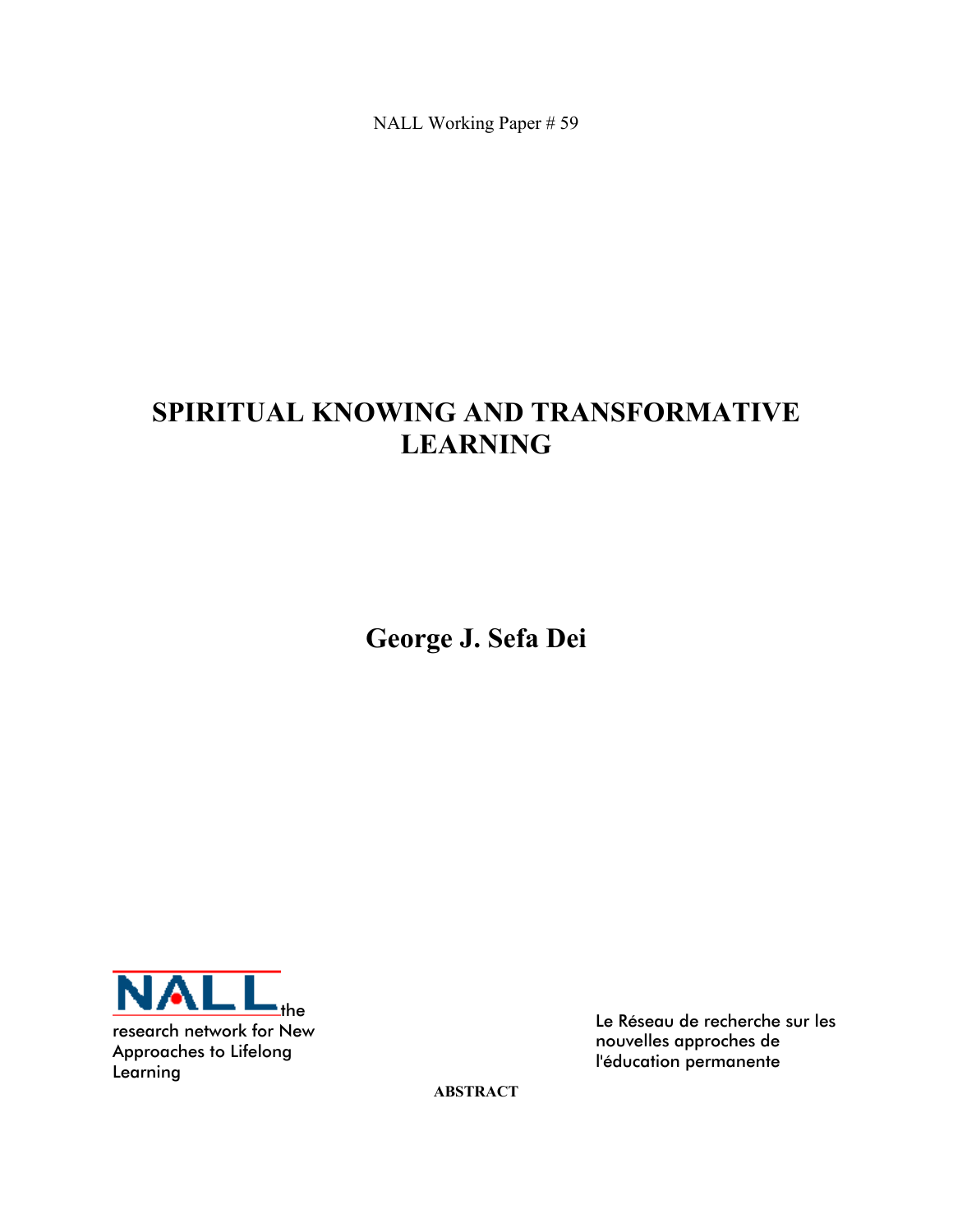This paper discusses the place of spirituality and spiritual learning in the promotion of transformative education. In highlighting the importance of taking spirituality seriously in the politics and ontology of educational transformation, I locate my discursive framework in the discussion in the challenges of critical teaching to a diverse school audience. I bring an anticolonial reading to what it means to engage spirituality in the political project of transformative learning. My understanding of transformative learning is that education should be able to resist oppression and domination by strengthening the individual self and the collective souls to deal with the continued reproduction of colonial and re-colonial relations in the academy. It must also assist the learner to deal with pervasive effects of imperial structures of the academy on the processes of knowledge production and validation; the understanding of indigenity; and the pursuit of agency, resistance and politics for educational change. The paper grounds the discussion in issues of African education and what it means to critically teach so that education serves the spiritual development and/or unfolding of the learner and her or his community.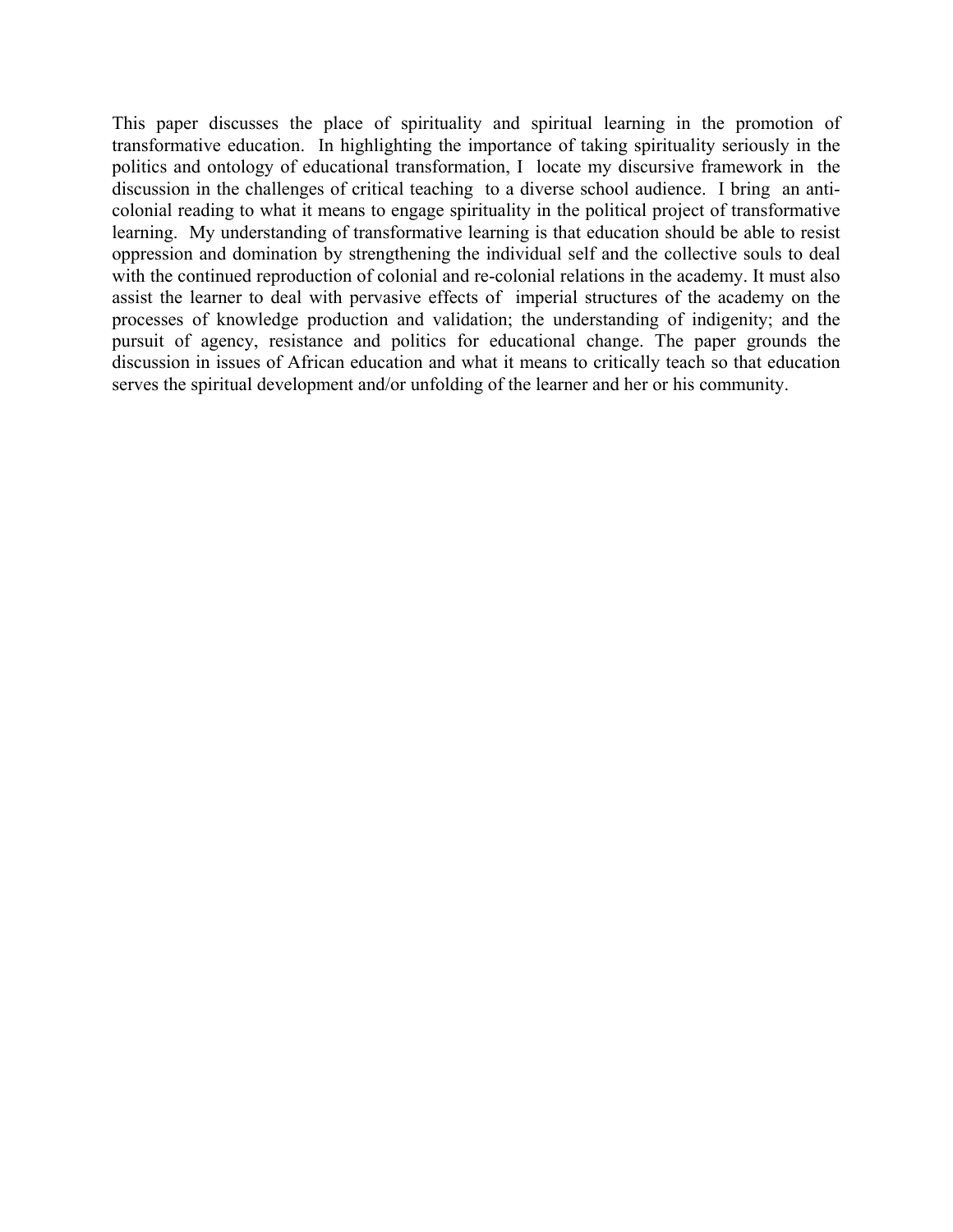# **I. INTRODUCTION**

This paper discusses the place of spirituality and spiritual learning in the promotion of transformative education. In highlighting the importance of taking spirituality seriously in the politics and ontology of educational transformation, I locate my discursive framework in the discussion in the challenges of critical teaching to a diverse school audience in North American contexts. I bring an anti-colonial reading to what it means to engage spirituality in the political project of transformative learning. My understanding of transformative learning is that education should be able to resist oppression and domination by strengthening the individual self and the collective souls to deal with the continued reproduction of colonial and re-colonial relations in the academy. It must also assist the learner to deal with pervasive effects of imperial structures of the academy on the processes of knowledge production and validation; the understanding of indigenity; and the pursuit of agency, resistance and politics for educational change. Dei, Hall and Goldin-Rosenberg (2000) have argued for working with 'indigenous knowledge' as a strategic knowledge base from which to rupture our academies (schools, colleges and universities). In this discursive politics the notion of 'indigenous is understood as the absence of colonial imposition of the knowledge that is unique to a given culture or society. Such knowledge reflects the common sense ideas and cultural resource knowledges of local peoples concerning everyday realities of living. It is knowledge referring to those whose authority reside in origin, place, history and ancestry. The indigenous work with the authoritative concept (see also Dei, 1999)

In sending out the 'Call for Contributors' to this special issue, the editor[s] conceptualized 'transformative learning as a form of education that "involves experiencing a deep, structural shift in the basic premises of thought, feelings, and actions. It is a shift of consciousness that dramatically and permanently alters our way of being in the world. Such a shift involves our understanding of ourselves and our self-locations; our relationships with other humans and with the natural world; our understanding of relations of power in interlocking structures of class, race and gender; our body-awarenesses, our visions of alternative approaches to living; and our sense of possibilities for social justice and peace and personal joy" (Sullivan, 2001).

Arguably schooling in our societies today is at a cross road. I say this because of the what I see as pressing and pertinent demands being made by many critical educators for schooling to pave the way for a transformed view of our world in which all human subjects are able to assert their agency and work collectively to achieve goal of justice, peace and harmony. But of course this noble objective rests on how as a community educators and learners can marshal their inner and outer collective strengths to work for change in a world today dictated by the unfettered needs of, and access to global capital. We need a more critical, nuanced and complex analyses of the state of schooling and how the impacts of economic globalization [created by the corporate intrusion into education] have served to disenfranchised learners from our spiritual beings and made us objects of a social system that avoids meeting social responsibilities to a collective. Amidst all the decay and decadence (social, economic, material and spiritual) we see around us today, I am heartened by the existence of one fact . It is the fact that the future is itself being contested through the promulgation of radical critique and counter visions of different social, economic and ecological relationships.

I have chosen to devote my contribution to this collection to a discussion of the place of spirituality in transformative learning. I want to speak about the embodiment of the self, the spiritual sense of self in transformative learning; and how such body of knowledge not only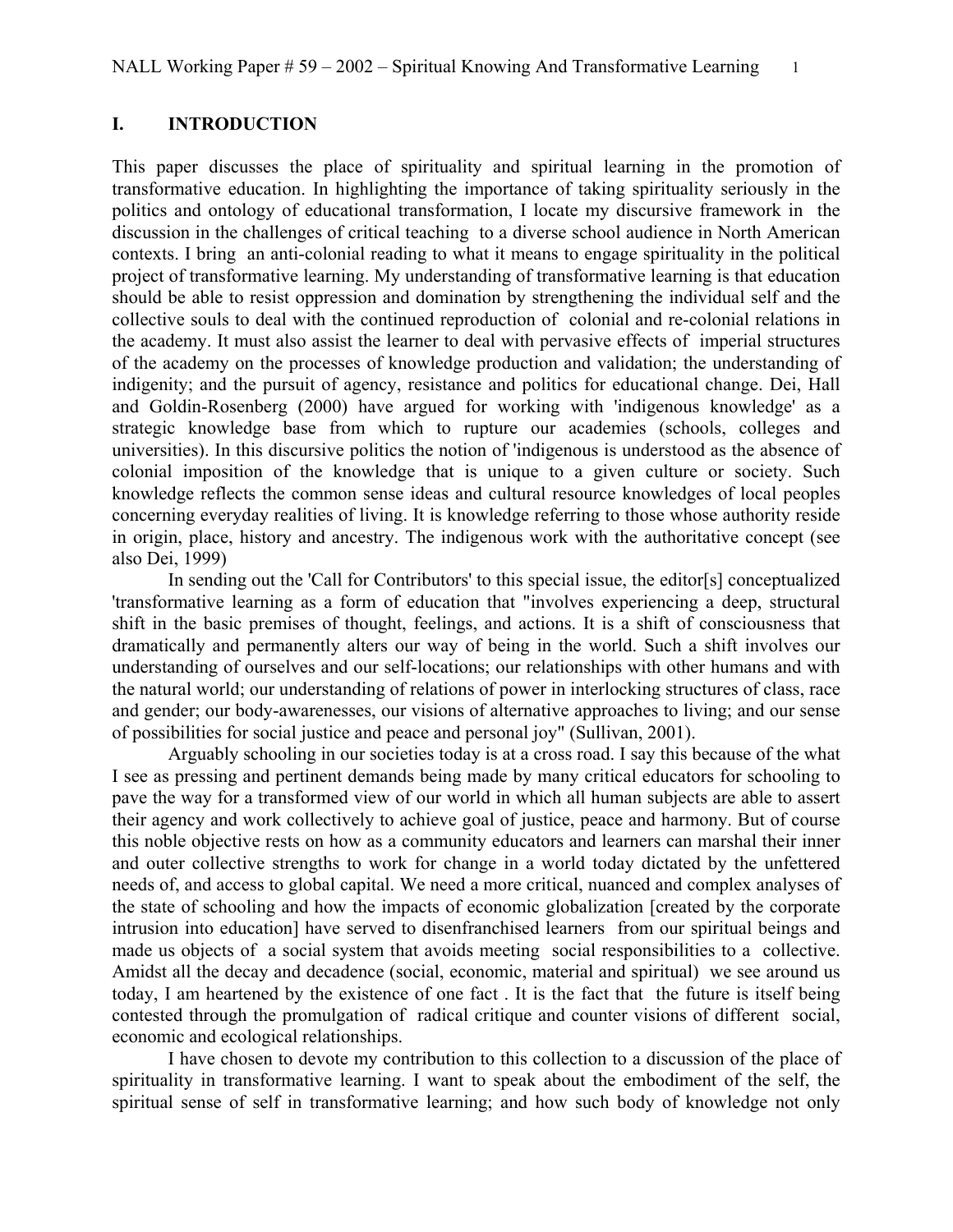assists us in developing a new vision of society , but also, strengthens individual and collective souls to survive the harsh realities of human existence. To know is not always determined by what one does not know or possess. There is a body of knowledge inherent in the body that may not easily manifest itself in how we make explicit the understanding of our social existence. There is a place for spirituality and spiritual knowledge in the construction of subjectivity and identity. The self (as identity and subjectivity) is itself linked to schooling and knowledge production. It is this awareness that also makes knowledges situational, positional and contextual. The assertion of spirituality as a legitimate aspect of students' learning and knowledge is daring. But as Butler (2000) notes in the context of North American education, spirituality in modern schooling encounters two dangers: In a knowledge economy spirituality can easily be commodified., rendered simply individualistic and solipsistic, rather than as emerging out of community/human struggle for justice and dignity. Also, Butler ( 2000) goes further to acknowledge that approaches to spirituality need to be attentive to, critical and respectful of different religious faith traditions, including secular thought. A failure to do so could make the theorization of spirituality in schooling to be either fundamentalist. There is more potential for students to develop a sense of spirituality and strength from the local communities outside the school and, therefore, for schools themselves to foster spirituality there would need to be teachers who understand the value of the spiritual and emotional development of the learner.

A critical understanding of spirituality must not evade power questions. That is, spirituality cannot be discussed outside the contexts of power. For example we need to explore how certain spiritual values come to dominate over others. Simply, educators must eschew a liberal understanding of spirituality that separates the material from the non-material existence. Because of the predominance of Western science and dualistic thinking in schools, introducing spiritual discourse into various social imaginaries have been viewed with suspicion (see Magnusson, 2000). The spiritual discourse has either being negated, devalued or at best marginalized by Western philosophical traditions or scientific thought. In fact, important intellectual, cultural and political movements that have claimed to resist the violence of Western science and colonizing knowledges have being weary of anchoring their analysis and debates in the spiritual foundation.

In bringing spirituality to the discussion of transformative education/learning I pose the following question: how can educators organize talk, learning and pedagogy in the context of spiritual education in our schools that can motivate and enhance learning outcomes for all students? The strategies of empowering students/learners could make spaces in our schools for spirituality to be discussed, and particularly, for spiritual knowledge to be taken up as part of a school's curriculum. Spirituality and spiritual discourses broach ideas and ontologies that emphasize connectedness, belongingness, identifications, well being, love, compassion, peaceful co-existence with nature and among groups. Spirituality has always been part and parcel of the schooling experience for many learners, whether or not this is acknowledge by educators (see Dei, James, James-Wilson, Karumanchery, and Zine, 2000). Also, elsewhere , Dei (2001) I have highlighted how, for example, students, educators, and parents understanding of spirituality and how such knowledge is evoked in the contexts of Ghanaian schooling .

To the skeptic, spirituality has no place in education. In North American public and academic discourses, the mention of spirituality and education is countered with a reminder of the separation of church and state. But as Groome (1999) points out in another context, "....an established religion shouldn't mean excluding common spiritual values from our educational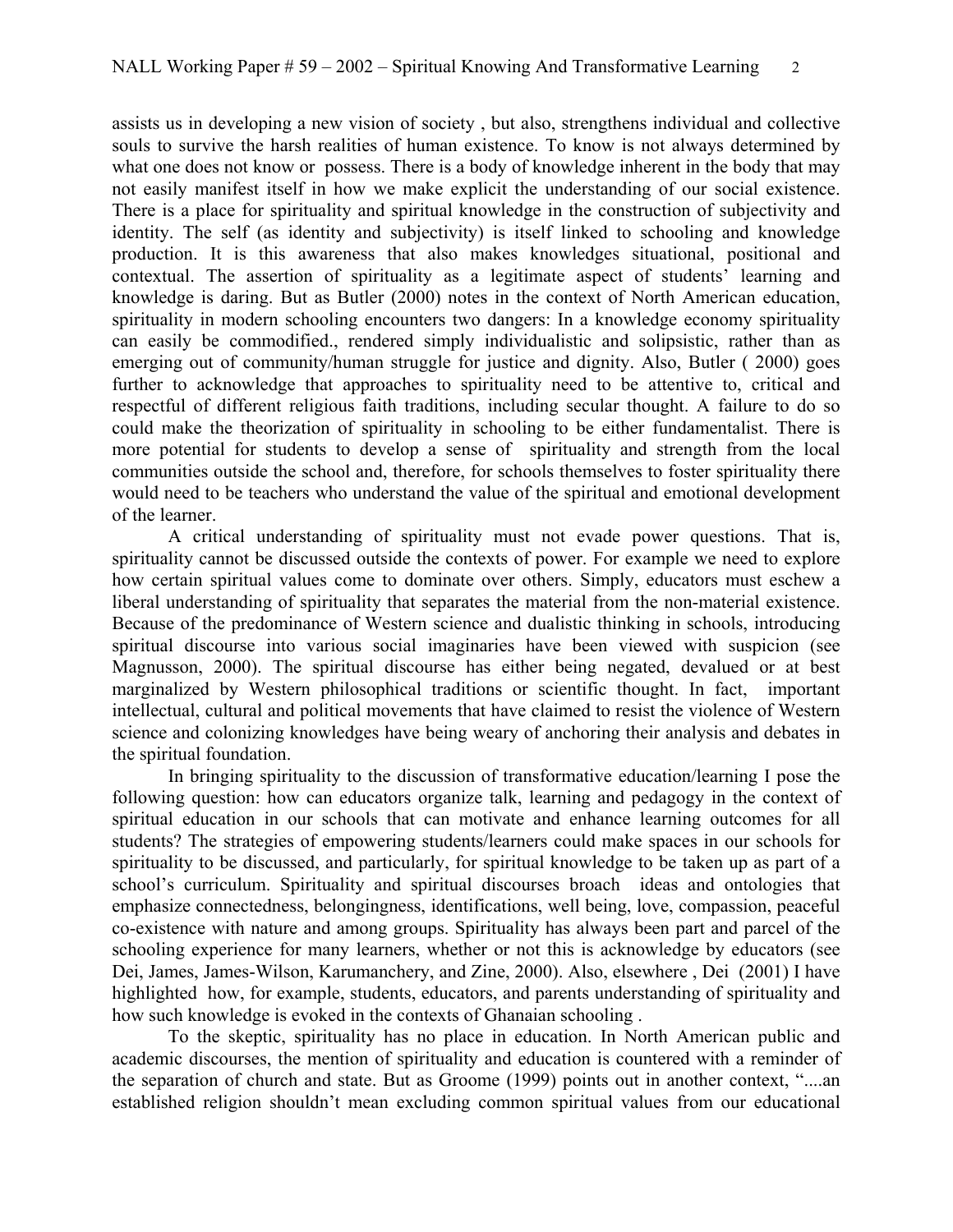system. Proselytizing on behalf of a particular religion is very different than allowing spiritual values to permeate our approach to education" (p.1). Hence the evocation of 'spirituality' is not in the context of subscribing to any high moral/religious order. The discussion of spirituality is not necessarily in association with any religious denomination or particular dogma. Religion may be a way to strengthen the spiritual sense of self. In this discussion, I allude to a meaning of 'spiritual' that is not necessarily synonymous with religion. An interest is in how spiritually influenced education is pursued in North American educational contexts as part of the processes of schooling. That is, how educators and students work with an understanding of the self and personhood as a basis to engage schooling collectively. Thus my interest is a theoretical examination of how schooling serves the spiritual development and/or unfolding of the learner and her or his community. The most important questions to engage such discussion include: for example, in what ways does spirituality manifest itself in schooling?; and, what are the challenges for promoting genuine educational options for our schools?

# **II. PERSONAL SUBJECT[IVE] LOCATION:**

As a critical learner and pedagogue I am placed, located and implicated in the struggle to affirm diverse knowledges in order to transform schooling and education. The identity form which I speak is crucial not only in terms of contextualizing what I have to say, but also, for the reader to develop an understanding of how and why I am producing a particular kind/form of knowledge in order to make sense of my world. I am Ghanaian by birth now resident in North America. Speaking from a personal educational history and experience, I can say that formal schooling in Ghana for me was very Western and disconnected from the life of the community of which I was a member. Yet it is this education that has enabled me to pursue graduate studies in a Western academy and even teach in such an institution. One of the interesting things about the 'colonial encounter' is that as Western [formal] education strived to dislodged the learner from her or his community, the moral code of the cultural community sought to assert the self/learner within the group to which she/he belonged. Today, it is this attraction of formal schooling that many learners speak of as desirable and do not want to see on-going locally-initiated reforms place at risk (Dei, 1999). For example, students want to learn the local knowledge and [indigneous] experiences but then they also want to come out of their formal schooling with degrees and diplomas that are 'transportable' in globalized contexts. For all students struggling in such educational contexts, there have been some losses along the way, or at best, the parallel moving along of two fragmented knowledge streams.

Consequently as an adult pedagogue, I have located myself in the struggle to affirm a transformation of schooling and education that is inclusive of diverse knowledges and ways of knowing. I have further interacted with these knowledges in ways that inform, challenge and affirm the self, culture and community. I would assert that these pedagogical struggles and tensions occur on many educational fronts, one of which is spiritual. What many see as the amputation of the self from the community is one of the consequences of the importation of colonial and imperial forms of education (see also Carnoy, 1974; Mazrui, 1975). This is why many voices call for a renewed spiritual grounding of the African identity and consciousness in opposition to Eurocentric knowledge (see Asante, 1987, 1988, Ani, 1994; Dove, 1998; Asante and Abarry, 1996; Mazama, 1998). While undoubtedly schooling in Africa today faces many challenges (e.g., curriculum [ir]relevance, [in]adequate physical and material support and infrastructure), it should also be pointed out that a closer look at local situations reveals how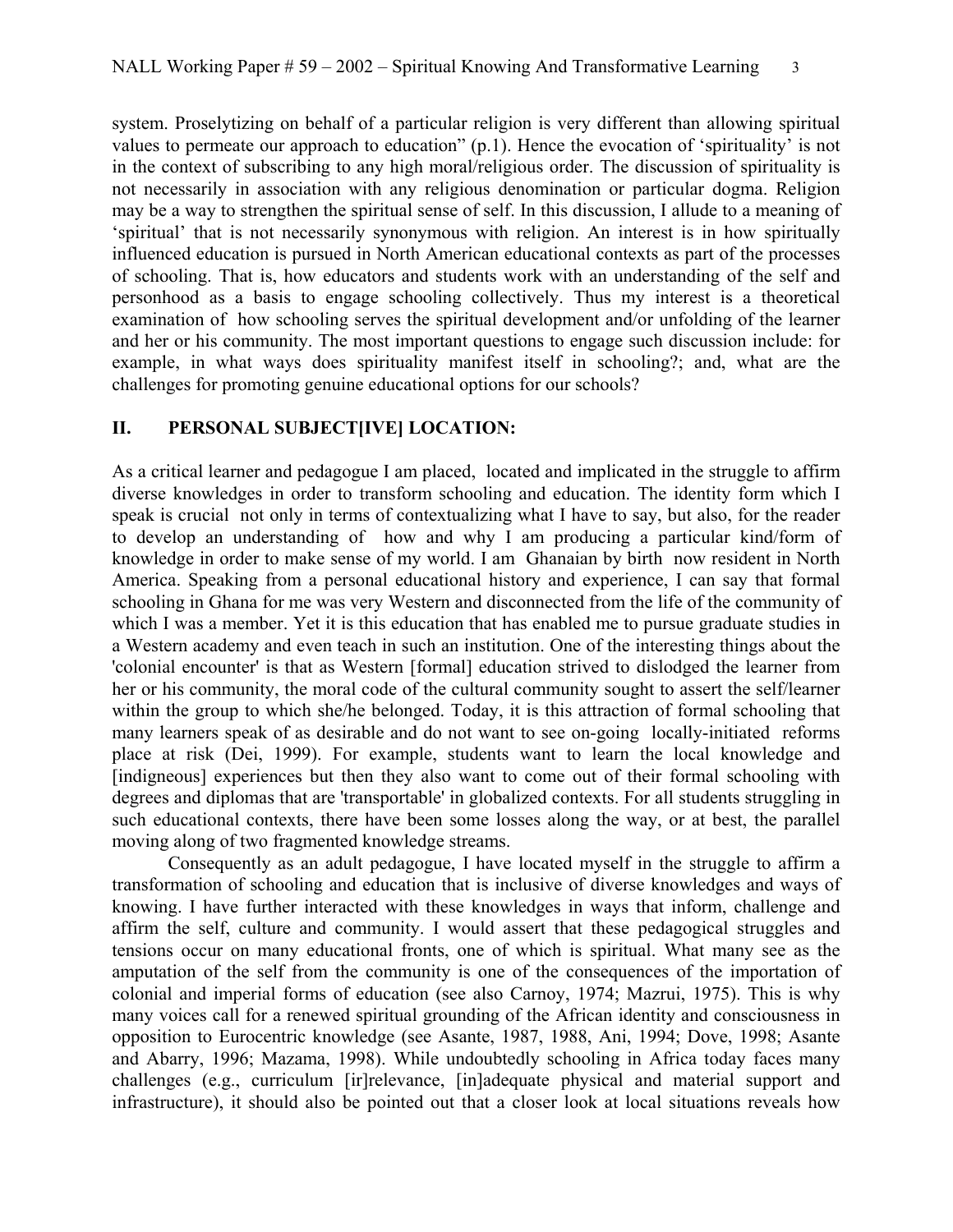educators, students, parents and community workers are responding to the educational challenge. These subjects are relying on local knowledges and conceptions of the self, community, culture, learning and spirituality to fashion genuine educational alternatives.

## **III. THEORIZING "SPIRITUALITY"**

Let me say from the outset that what I spell out as African views of spirituality may well be shared by other indigenous, non-Western peoples of the world. I make no claims of Africans having a monooplo of these ideas. In fact, any critical reader of indigenous world views and knowledge systems will note that the concept of 'ownership' of knowledge is an anti-thesis of what such counter knowledge forms imply. Furthermore, I acknowledge the diversity of views of spirituality even within a community, In Dei (2001) I point out that among cultures, there are varied meanings of spirituality. Some contested meanings of spirituality see the individual being as essentially spiritual. Spirituality is also understood in connection to humility, healing, the value of wholeness, self and collective empowerment, liberation and "reclaiming the vitality of life" (Palmer, 1999: 3). In this sense then teaching sacredness, respect, compassion, and connecting the self to the world, self to others is spiritual education (Palmer, 1999: 3). Used in the current context, I borrow from Rahnema (1995) in his view of spirituality as encompassing a "....sensitivity, the art of listening to the world at large and within one, from the hegemony of a conditioned 'me' constantly interfering in the process; the ability to relate to others and to act, without any pre-defined plan or ulterior motives; and the perennial qualities of love, compassion and goodness which are under constant assault in economized societies" (p.130).

Spiritual education embraces humility, respect, compassion and gentleness that strengthen the self and the collective human spirit of the learner. The self is a complex, integrated being with multiple layers of meaning. The individual as a learner has psychological, emotional, spiritual, and cultural dimensions not often taken up in traditional/conventional processes of schooling. Holistic education that upholds the importance of spirituality would recognize this complexity by speaking to the idea of wholeness (see Miller, 1989; 1997; 1999). Context and situation are important to understanding the complex wholeness of the individual self or being. The individual has responsibilities to the community and it is through spiritual education that the connection between the person and the community is made. To promote education for change is to view the self as a resisting subject. It is also to destroy the self/other dichotomy, rendering the self as not autonomous but connecting to a larger collective. Spiritual education stresses the dominance of individual spirit and the power of self and self-mind for collective empowerment. The subject as the person upholds an inner understanding of oneself and of one's relationship to others.

Arguably, there are local and contextual variations in the understandings of knowledge, reality, subjectivity/objectivity. For example, African spiritual knowings are intimately bound up with the affirmation of self and indigenous subjectivity. Spiritual and emotional involvement are inseparable in the production of knowledge. Many African ways of knowing ( and, in fact, other Indigenous peoples) affirm that personal subjectivity and emotionality must be legitimized rather than devalued. Such knowing also asserts that the subjectivity/objectivity and rationality/ irrationality dualities or splits are false. In fact, while spiritual knowledge challenges subjectobject dualism, it simultaneously upholds 'objectivity' to the subjective experience and similarly some 'subjectivity' to the objective reality. The subjective is capable of comprehending the 'objective universe'. Subjectivity is a personal interpretation while objectivity can be simply the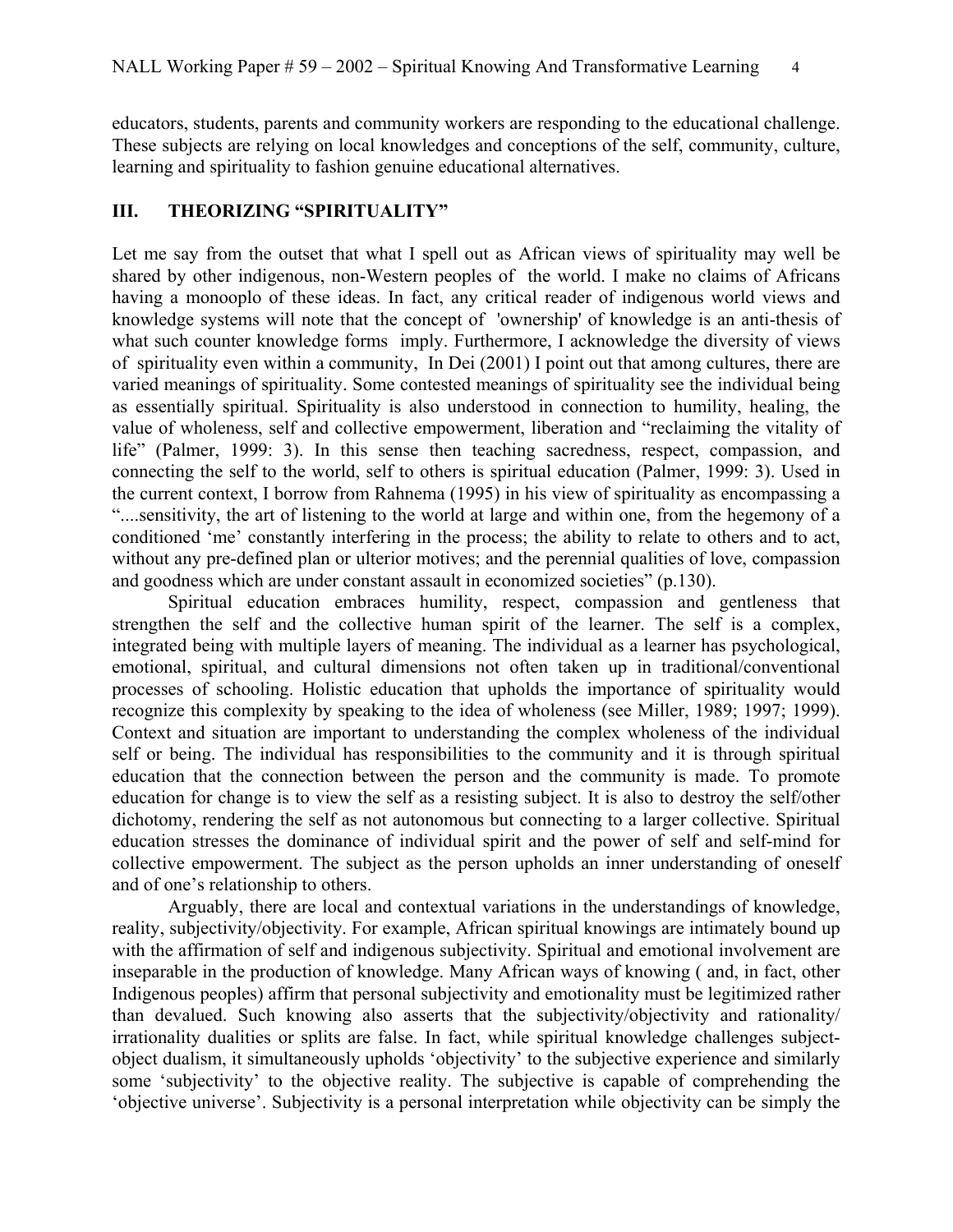material and immaterial reality. It is important to reiterate that this understanding of spirituality (unlike liberal conceptions of spirituality) does not efface questions of power and power relations (self/other/group relation) nor does it falsely dichotomises or separates the material and the non-material.

The individual can be both spiritual and non-spiritual; spiritual in the sense of acknowledging the power of the inner will to know and understand the self and to be able to interact with the outer world and the collective. To be non-spiritual is a failure to show individual humility and to work with the knowledge that comes with knowing the self and inner spirit. African spirituality stresses mind, body, soul interactions. Such spirituality is about values, beliefs and ideas of integrity, dignity that shape individual consciousness into a collective and unified existence. Spirituality need not be imposed. The individual develops a spirituality through the engagement of society, culture and nature interrelations.

Closely connected to spirituality is the view of emotions as an important source of knowledge. Emotion is that body of knowledge gained in and out of both the subjective and objective forms of existence. Emotional knowledge develops alongside intuition. It is knowledge that is embedded in the self and speaks to compassion of the human sense and mind. Read in a broad context, the notion of 'emotional intelligence,' as espoused by Cooper (1997), is very useful. Cooper (1997) sees emotional intelligence as "the ability to sense, understand and effectively apply the power and acumen of emotions as a source of human energy, information and influence. Human emotions are the domain of core feeling, gut-level instincts and emotional sensations. When trusted and respected, emotional intelligence provides a deeper, more fully formed understanding of oneself and those around us" (p.13).

Using these definitions of the spiritual and the emotional, an important ontological question is: what are the working assumptions about the nature of reality held by educators and students? In the Ghanaian/African systems of thought, the **ontological** viewpoint stresses that to understand reality is to have a complete or holistic view of society. The view stresses the need for a harmonious co-existence between nature, culture and society. There is the idea of mutual interdependence among all peoples such that the existence of the individual/subject is only meaningful in relation to the community that she or he is part of. The view also stresses the physical and metaphysical connection and the fact that the subject cannot be understood in its atomistic sense.

Also relevant to this discussion is an epistemological question, which emerges as: what are ways of knowing about such reality as applied by educators and learners? The **epistemological** position enthuses that there are different ways of knowing and conceptualizing reality. Knowledge is seen as cumulative and as emerging from experiencing the social world. Knowledge emerges from the interplay of body, mind and soul. The existence of a metaphysical realm also means an uncertainty of knowledge and the possibility that intuition and emotions offer sites of knowing for the human senses. Relying on intuition and experiential knowledge allows the self to know and understand the outer world. If practice and experience are seen as the contextual basis of self-generated knowledge, then knowledge and survival both go hand in hand. Furthermore, the knowledge that membership in the community accords rights, there are important matching responsibilities to tie the individual self to the collective.

A further body of knowledge ties epistemology with ethics. The **axiological** position maintains that within societies there are "... disputational contours of right and wrong or morality and values...[that is]... presumptions about the real, the true and the good" (Scheurich and Young, 1997:6). In Ghanaian and African systems of thought the cultural, spiritual and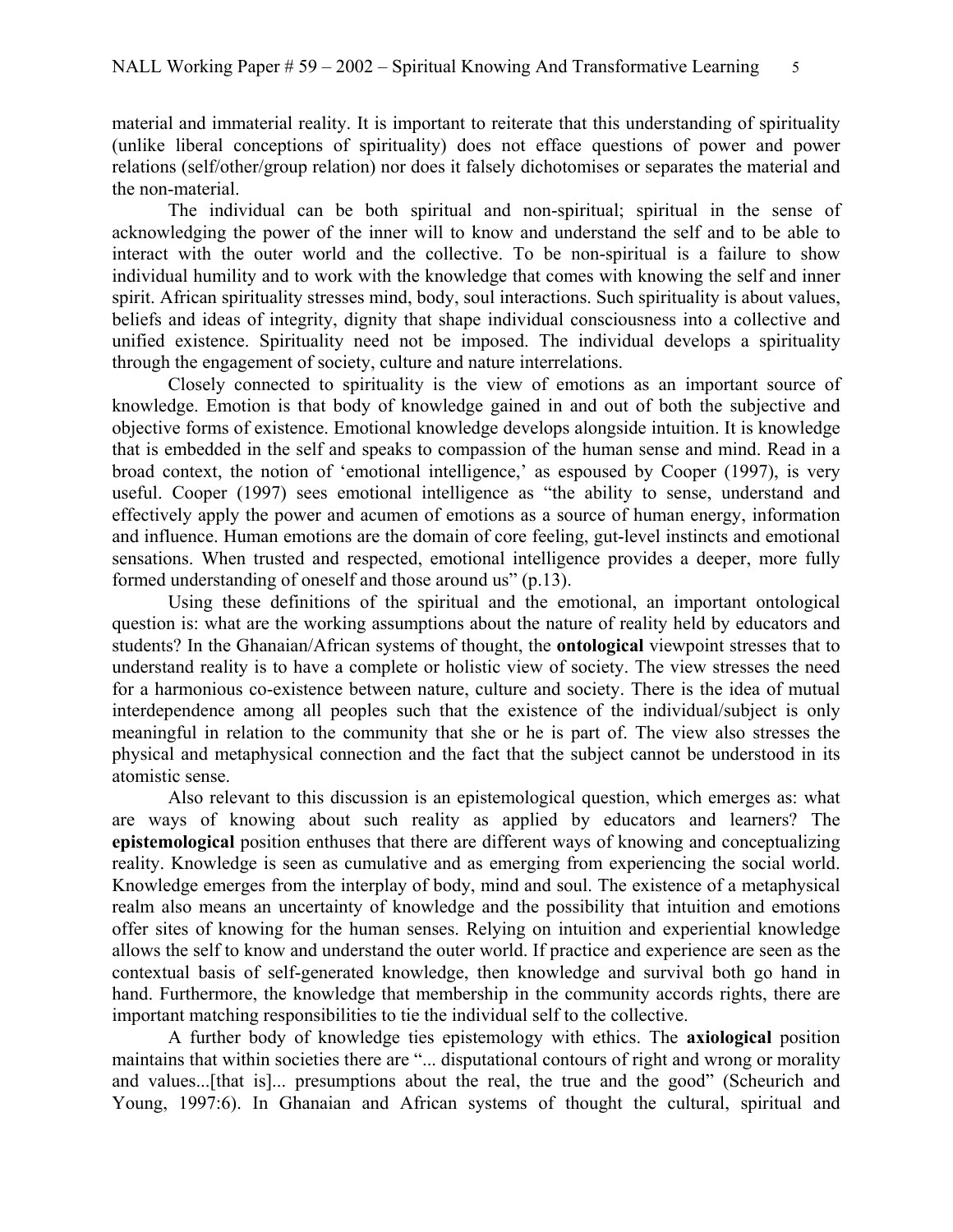ideational beliefs, values and practices are evaluated in the history and contexts of communities, as societies strive to set their own moral tone. While these ideas may be shared by other indigenous peoples, it is the privileging of certain core social values for 'reward' (e.g., responsibilities over rights; community over individual; peaceful co-existence with nature over control or domination of nature) that sets different knowledge systems apart. The understanding of the spiritual self allows one to define her or his moral tone within the broad contexts of the society that the individual is part of. The individual is a subject, the individual is part of a community, the cultural norms of the groups guide and influence human behaviour and action, and the spiritual existence is central to material existence.

As already noted, the Ghanaian/African concept of spirituality is part of a worldview that is often difficult for a Western-educated person to understand. The Western educational discourse tends to regard the subject of spirituality with suspicion, thus missing out a dimension that, many would argue, is of key importance in African education. There is a form of local spiritual knowing that is connected to the land, to the people, to ancestors, and to a community. For example, individuals are traditionally brought up to appreciate the community and to know that they live in a land bestowed unto them by their forebears. Their ancestors still guard over the community. They keep a watchful eye on everyday practice and social activity. There is a belief that the individual living subject could be punished for going against the wishes of the ancestors and/or for not looking out for the interests of the larger group or community. This was an important knowledge base which unfortunately has been corrupted with time and with consequences.

In connecting 'knowledge', the 'spiritual' and the 'religions' it is not suggested that all local cultural knowledges are spiritual, or that religion is synonymous with spiritual. Rather the concept of spirituality that will emerge from this study embraces all three realms. Many Africans who grew up in traditional communities view with concern the continued erosion of the kind of education [not schooling] they received in their homes/families. What is being referred to is the separation of education from local communities that has left many poor rural communities disenfranchised from schooling both in access and in content. The separation of education from local communities must be understood in the privileging of schooling over education, that is to schooling purported to take place within formal institutional structures. It is indeed the formal school tradition that the various externally and locally reforms have tried to change. In that context, children from poor rural communities were disenfranchised from opportunities of formal learning if their parents could not afford to pay to send them to boarding school because they needed them to work on the farm. Those who did go to 'school' were uprooted from their families, cultures and communities. Their formal learning was disconnected from the 'land' and community to which they belonged. It is important then for learning, teaching and administration of education to reclaim these understandings in the search for genuine educational options.

## **IV. TRANSFORMATIVE LEARNING: TEACHING AND LEARNING TO BECOME CRITICAL AND SPIRITUALLY GROUNDED.**

I want now to focus on the roles of educators to promote transformative education to students. I begin by asking: So, what then should our teaching strategies be in order to promote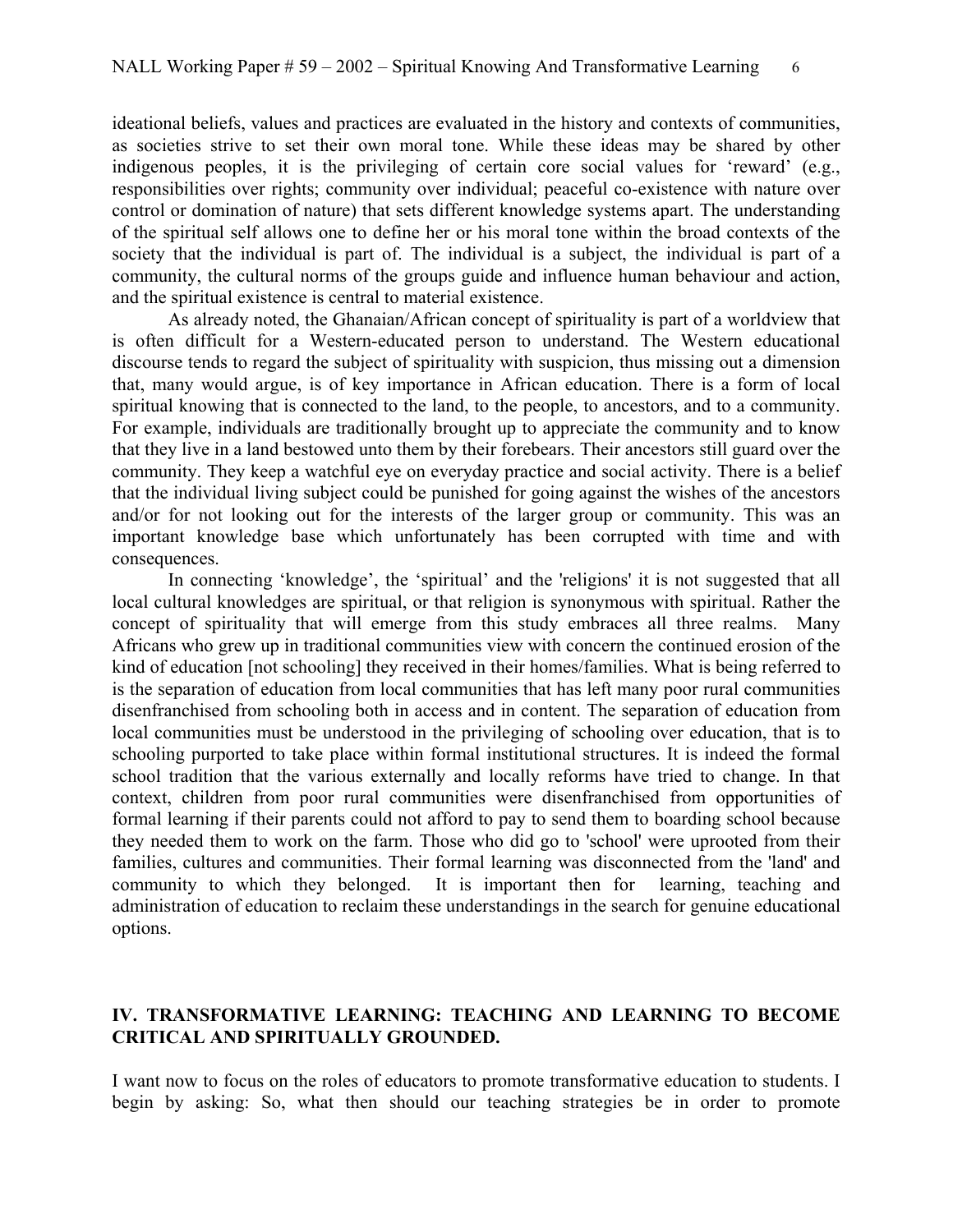transformative learning? I should caution that at this stage my interest is not on the specifics of such methods. I am more interested in the philosophical grounding for or approaches behind teaching methods, and particularly, the method of teaching that seeks the spiritual and emotional engagement of the learner in her/his education. In this context teaching, learning, and in fact education becomes an emotionally felt experience that spiritually transforms the learner. The learner's self and social identities are key to engaging and producing knowledge for change.

## **1. History, Place and Culture:**

It is important for teaching to ground the learner in a sense of place, history, culture and identity. An identification with the social and natural environments in which teaching and learning occurs must be seen as key to spiritual and emotional self development. Given that educational practices in some [indigenous] communities are quite different than those in North America transformative teaching must examine how notions of self, personhood, place, history, culture, and belongningness to community are manifested in specific cultural contexts/values. Such knowledge is fundamental not only in terms of providing some sense of what it means to be spiritual, but also, understanding how learning happens in diverse contexts. For example, how are creativity and self reflection expressed in different cultural contexts? How do educators encourage creativity [beyond mere cognitive competencies], critical thinking and emotional engagement of the learner in the schooling process? Providing answers to these questions call for a deep appreciation and awreness of the particular metaphysical, epistemological, ethical, aesthetic, and social values of learners, and how these manifest themselves in specific social and educational practices. For many learners a knowledge of history, place and culture helps to cultivate a sense of purpose and meaning in life.

# **2. Acknowledging Difference:**

Critical teaching must see learners beyond homogeneity and the generic construction of 'students' and candidly explore all the emerging contestations, contradictions and ambiguities in peoples' lives. This serves to give a spiritual identity to the individual self as a basis from which to make connection to the group or the community of learners. Learners do not go to see as disembodied persons. Their race, class, gender and sexual identities assist learners to pursue particular social and educational politics. There is also the power of difference. That is, seeing students/learners as powerfully demarcated by race, ethnicity, gender, class, language, culture and religion implicate knowledge production. Thus identity is linked to schooling.

# **3. Beyond Particularities:**

The diversity and contextual variations and differences in ourselves and our students must always be visible in our pedagogic practice. But that in itself is not enough. We must challenge the essentializing of difference. I say this because there is only so much we can know from the entry point of an unitary fragmentary around difference. The world today is all about difference. Yet difference is beginning to mean nothing much. So we must connect the particularities and the historical specificities to their broader, macro-political, economic and spiritual contexts. For example, to see the learner within the globalized context and showing how the globalized contexts itself can and is being resisted just as the 'global encounter' still shapes and influences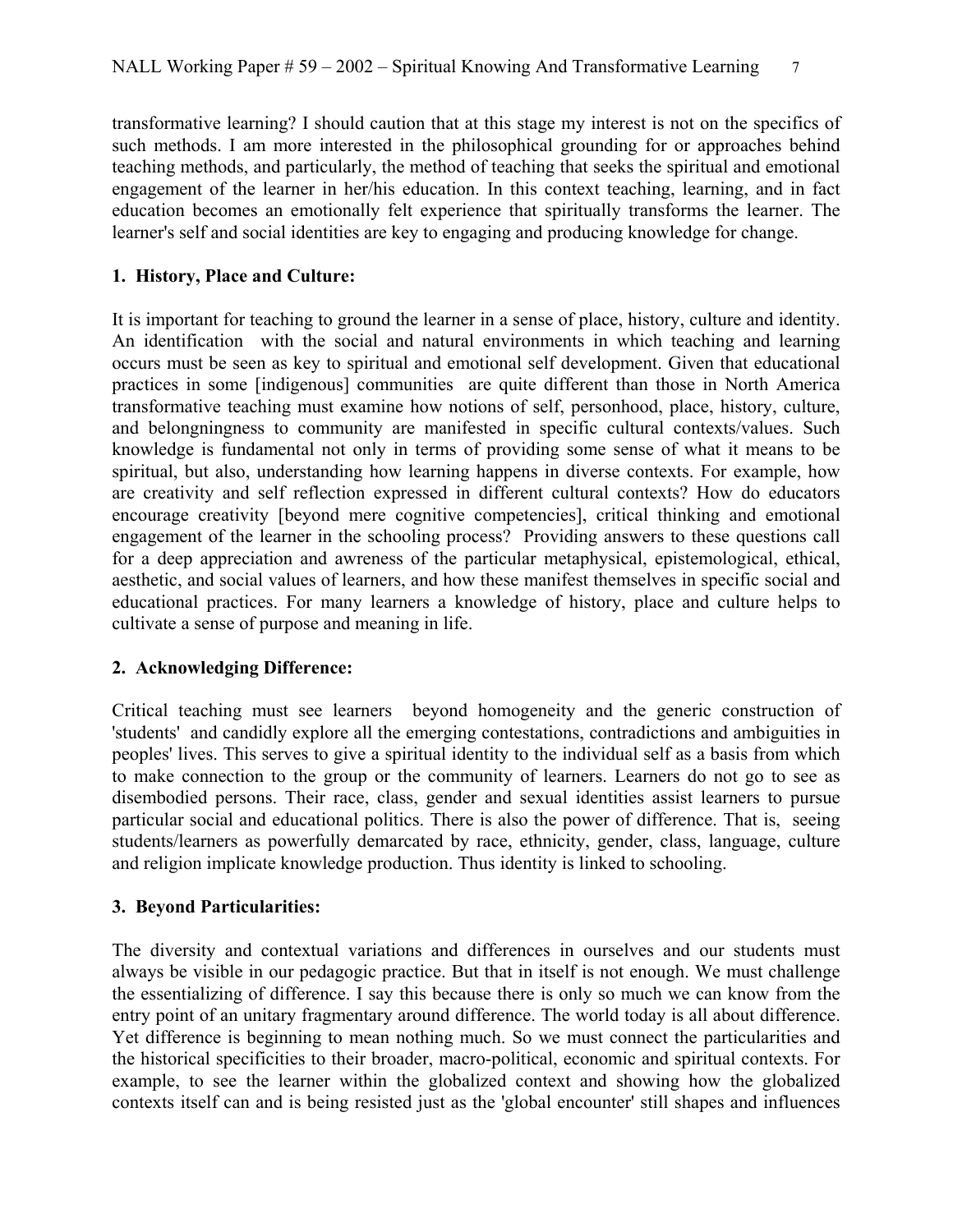the specificities and the particular.

## 4**. Creating Relevant Knowledge**

I gesture to the power and efficacy of teaching relevant knowledge, that is, knowledge anchored in local people's aspirations, concerns and needs. It is knowledge local peoples' can identify with. It is based on the philosophical p[ositions that we must understand our students, learners and even the subjects of our study on their own terms. For example, writing about Africa and African peoples Richard Sklar (1998 ) has rightly noted that those who seek to interpret Africa must develop a sympathetic understanding of African thoughts and values, as well as history and culture. This is crucial in order for the appraoch to transformative learning to grasp total human condition of a people. Teaching as a method and a means to create relevant knowledge is crucial if we are to succeed in constructing an identities outside of that identity that has and continues to be constructed in Euro-American ideology and hegemonic knowings. It calls for developing a particular prism, one that frames issues and questions within a particular lens: 'Is this in the best interests of the learner? Educators cannot take a comforting escape route which says 'no one knows what is in the best interests of our students'. At least we can initiate our teaching practice posing the relevant questions to begin with. We can begin by collectively identifying our shared and competing and sometimes contradictory/oppositional interests. Creating relevant knowledge begins by identifying, generating and articulating a pedagogic theory and practice that uses lived and actual experiences of local peoples as a starting base of knowledge generation.

## **5. Collaborative Teaching.**

I am aware of desires and perils of collaboration at all times. And yet, I make a case for collaborative teaching on many fronts. For example, engaging students, local communities in the process of knowledge generation. Teaching across disciplines and subject matters. Also collaborative teaching that sees experience [and practice] as the contextual basis of knowledge. Such collaboration should challenge the split between 'the sources of raw data' and the 'place of academic theorizing'. It must present communities as active, spiritual subjects, resistors and creators, not just victims of their own histories and experiences. But such collaborative teaching will attest to the power of identity and its linkage with/to knowledge production. Thus, who is teaching about Africa is equally important. In our teaching academies, physical representation of different bodies is significant to rupturing conventional [academic] knowledge.

#### **6. Telling Success Stories:**

Teaching should tell the success stories as well as the failures and disasters. We must challenge the academic attraction and fetish of focussing on 'failures' . We must ask: What can we learn from the success cases; the sites and sources of local peoples resisting and empowering themselves through their own creativity and resourcefulness;

## **7. The Dangers, Perils and Seduction of Romanticism, Overmythicization, and the Claim to Authenticity.**

It developing counter discourses, iis easy to romanticize about a people after so much negativity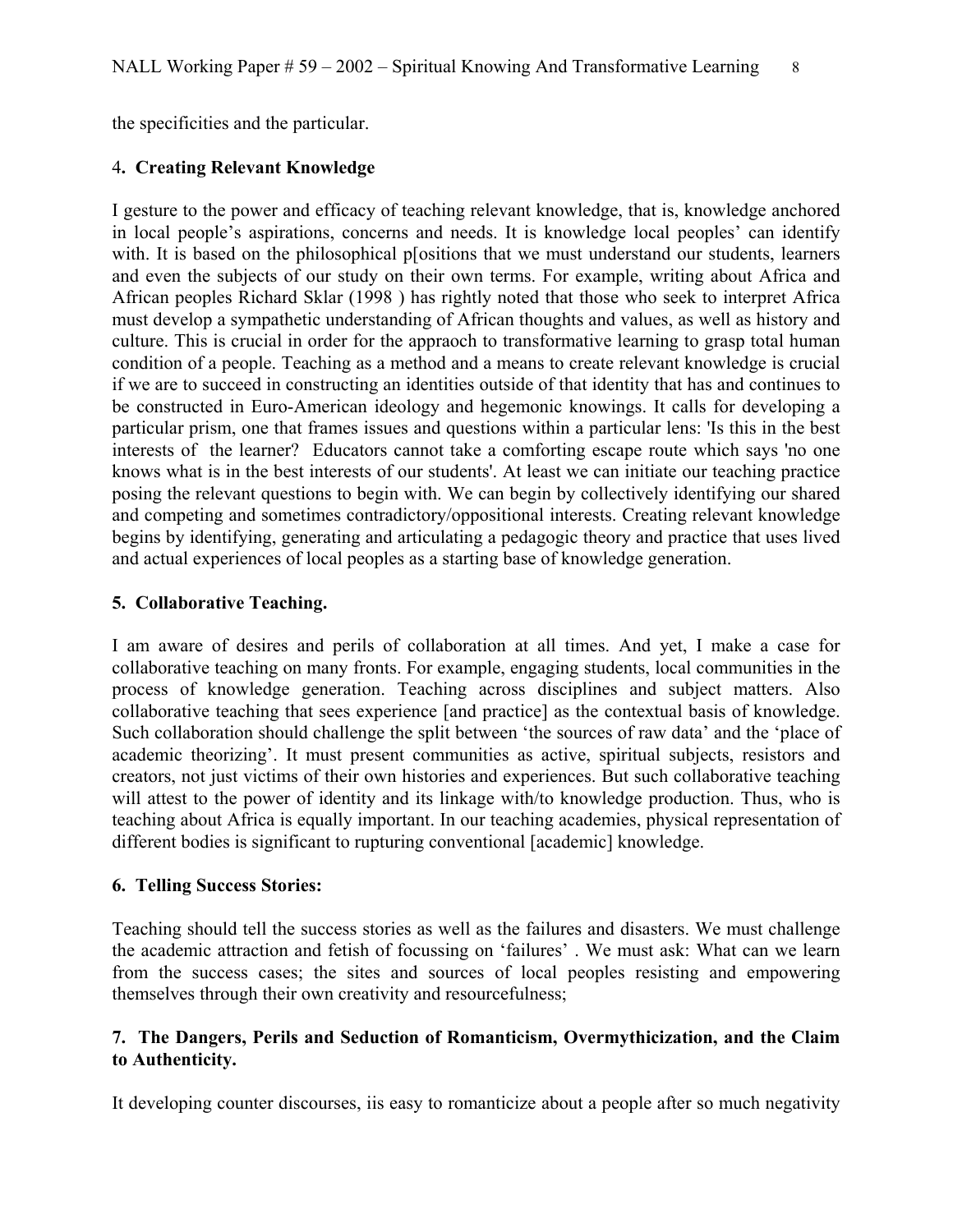and selective miscapturings of their history. But critical teaching must eschew this practice. For example, it is important to be aware of the dangers of romanticization and overmythicization as we speak and write about the colonized 'other/encounter' in order to counter the negativity and untruths of the past. It serves well to frequently ask ourselves 'Why Write Back' the same way. On a related point, I see all knowledges as contested. There is always a selective representation of the past [and knowledge] (see also Briggs, 1996; Clifford, 1983; Keesing, 1989; Makang, 1997; Linnekin, 1991, 1992). Teaching it is contested educational practice. And, I view with deep suspicion any claim to 'authenticity' as possessing authority or authoritative voice that is not open to challenge or critique (Handler, 1988). As many others have argued there is the impurity of any claim to an untainted past. The past is itself subject to colonial and imperial contamination. But in taking this critical stance to 'authenticity' I do not dismiss the power of imaginary mythologies as part of the decolonizing project. As an anti-colonial pedagogue I share Lattas (1993) view that the past must be recreated "as a way of formulating an uncolonized space to inhabit" (p. 254).

## **8. The Socio-Political Contexts of Knowledge Production:**

For those of us who teach, research, write, study, and, in fact, 'produce knowledge' about human communities, it is useful to know and remember that the sources and uses of data are not apolitical. There are always profound social and political contexts and consequences for our constructions of knowledge. All knowledges are contingent in particular social and political contexts. Therefore, in our teaching practices we must always be conscious of the socioenvironmental and political contexts of data gathering [knowledge production]. In many parts of our world people's freedoms have been taken away as they teach critically and politically .

# **V. IMPLICATIONS FOR GLOBAL TRANSFORMATIVE LEARNING:**

I would admit that the issues I have raised are by no means exhaustive nor the last [un]spoken words on the topic. Much precedes this discussion and there is room for further debates and counter stances. I always like to work with a philosophy of work and I refuse to think that each of our agendas are so powerful that there is not room to hear another. So allow me to conclude my brief comments with this question: Where am I going with all this merging of the political and academic? I would stress that what I am calling for is teaching and learning for spiritual and political emancipation. Transformative education needs a discursive prism from which to anchor a critical educational practice. That is, the creation and use of African epistemologies, perspectivisms in our teaching practice based on the idea that there are important culturally distinctive ways of knowing. Within the myriad epistemologies, there is a powerful conception that all elements of the universe derive from a similar substance, the spiritual. Hence emotions and intuitions are effective ways of gaining knowledge (Agyakwa, 1998). Western scienticism cannot be dismissive of this body of knowledge. Local communities must be understood not simply within a so-called Western rational thought but instead within an indigenous, culturally contextualized genesis. It is also about putting all learners at the centre of our discursive and teaching practices/our academic engagements. Critically teaching as decolonization must not simply deconstruct/interrogate/challenge imperial, colonial and oppressive knowledges, but also, subvert the hegemonizing of particular cultural, symbolic and political practices and significations (see also Wilson-Tagoe, 1997; Smith, 1999). If anything, I see my project today as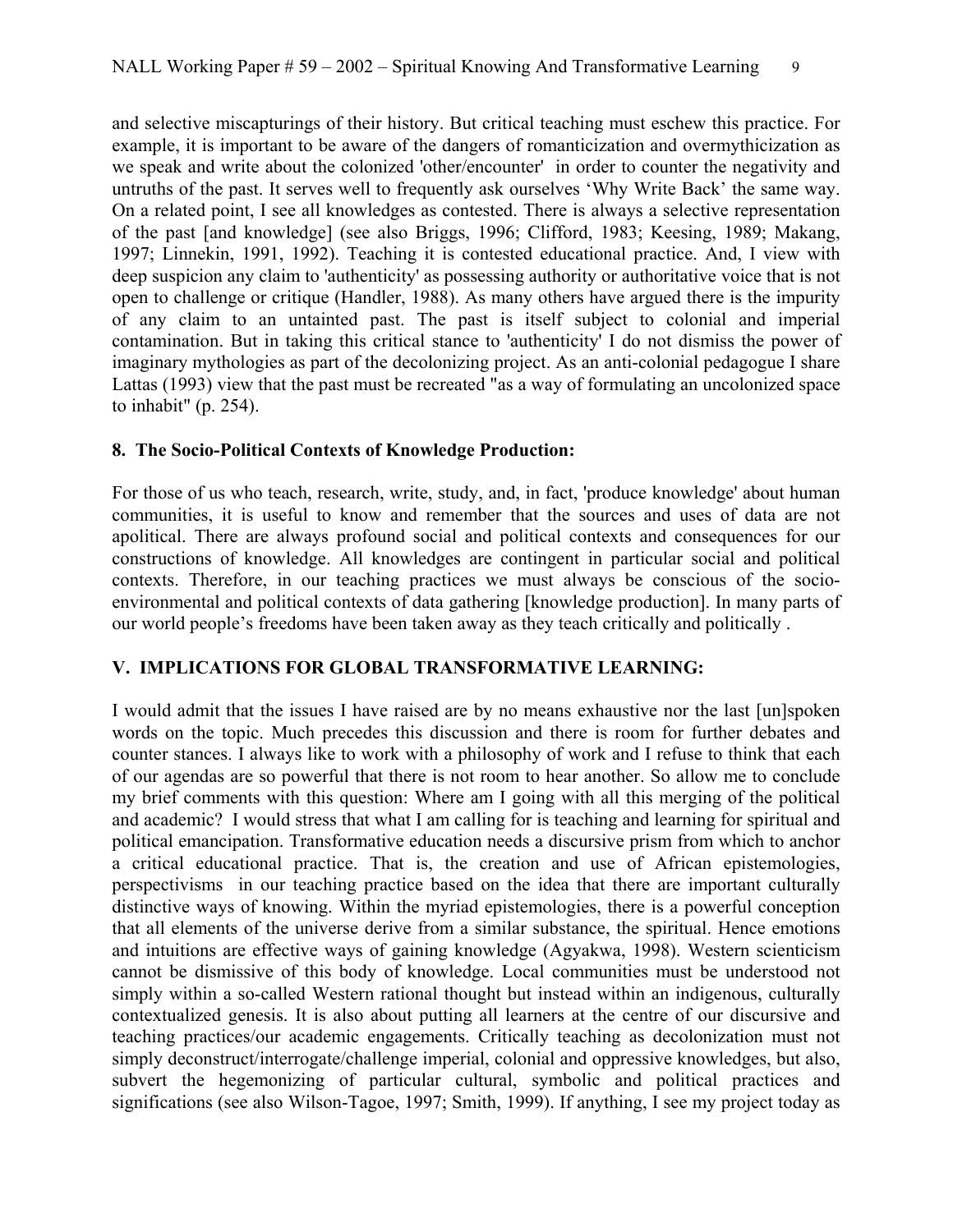one conceived in the political and academic practice of imagining and creating shifting representations of knowledge that counter static and fixed definitions and interpretations of the subjects of our study.

The main argument of this paper has been that spirituality and spiritual knowing is a valid body of knowledge that can be pursued in schooling to enhance schooling outcomes of a diverse body (see also Sharma, 2001). Spirituality encourages the sharing of personal and collective experiences of understanding and dealing with the self. Olson (2000) notes that the issues of spirituality in learning and pedagogical situations are critical for transformative teaching given that much of what is "universal" in spirituality exists in its manifestations in the particulars of knowing and asserting who we are, what our cultures are, and where we come from. Hence a discussion of spirituality in education must be read as anti-thesis to the concept that the learning of curriculum is ever solely "universal" where universal means neutral and common to all. Spirituality is a form in which we identify ourselves and the universal and, is therefore, an implicit way of asserting ourselves collectively and individually as creators and resistors, and as agents and subjects of change. Therein lies the critical understanding of spirituality as a powerful tool in resisting mis-education, domination or oppressive forces of schooling. When educators deny or refuse to engage spirituality and spiritual knowing their educational practices can be destructive of the goal of education to tranform society. Spiritual knowing must be be utilized to involve and energize schools and local communities.

What spiritual knowing shows is that in the politics of knowledge production as educators we must recognize the limitations and possibilities. There are significant limitations in our pedagogues, communicative and discursive practices. One such limitations can be the intellectual arrogance of knowing it all. It is important to work with the power of not knowing and allowing oneself to be challenged by other knowledges. Also, we must recognize all discursive positions have the tendency to be essentialist positions. To take the position of difference does not exempt us from this critique whether we are anti-racist, anti-colonial, postcolonial or postmodernist theorists. As Maliha Chisti (1999: 16) right notes we can fall "into the traps of complete unilateral fragmentation around difference". Furthermore, it is important for us to note that how we occupy spaces and the meanings we inscribe on our bodies and onto these spaces are equally important as our political practices. Thus, the need to constantly explore : what political space do we choose to occupy at particular moments and why? Finally, we must continually acknowledge the dangers of the fixity in our positions and seek to continually learn across different knowledges.

There are many possibilities that our pedagogues and communicative practices can offer us in the politics of transformative education. There is the power of human/intellectual agency. That is, for me, as a minority scholar operating from an anti-colonial and anti-racist lens the capacity to project oneself into one's own experience, culture and history instead of continuing to live on borrowed terms of the dominant is crucial (see also Mazama,1998). We must endeavour to see resistance as important in the small acts, as well as in major actions that lead to transformation. We can also be aware in our teaching practices that the more differentiated we are, the more interdependent we must be. We can defining our academic politics not simply in terms of who we are (identities) but also what we want to achieve (see Yuval-Davis, 1994) so that we work together not strictly on the basis of our racialized, gendered, classed and classed identities but also on the basis of the politics we wish to pursue.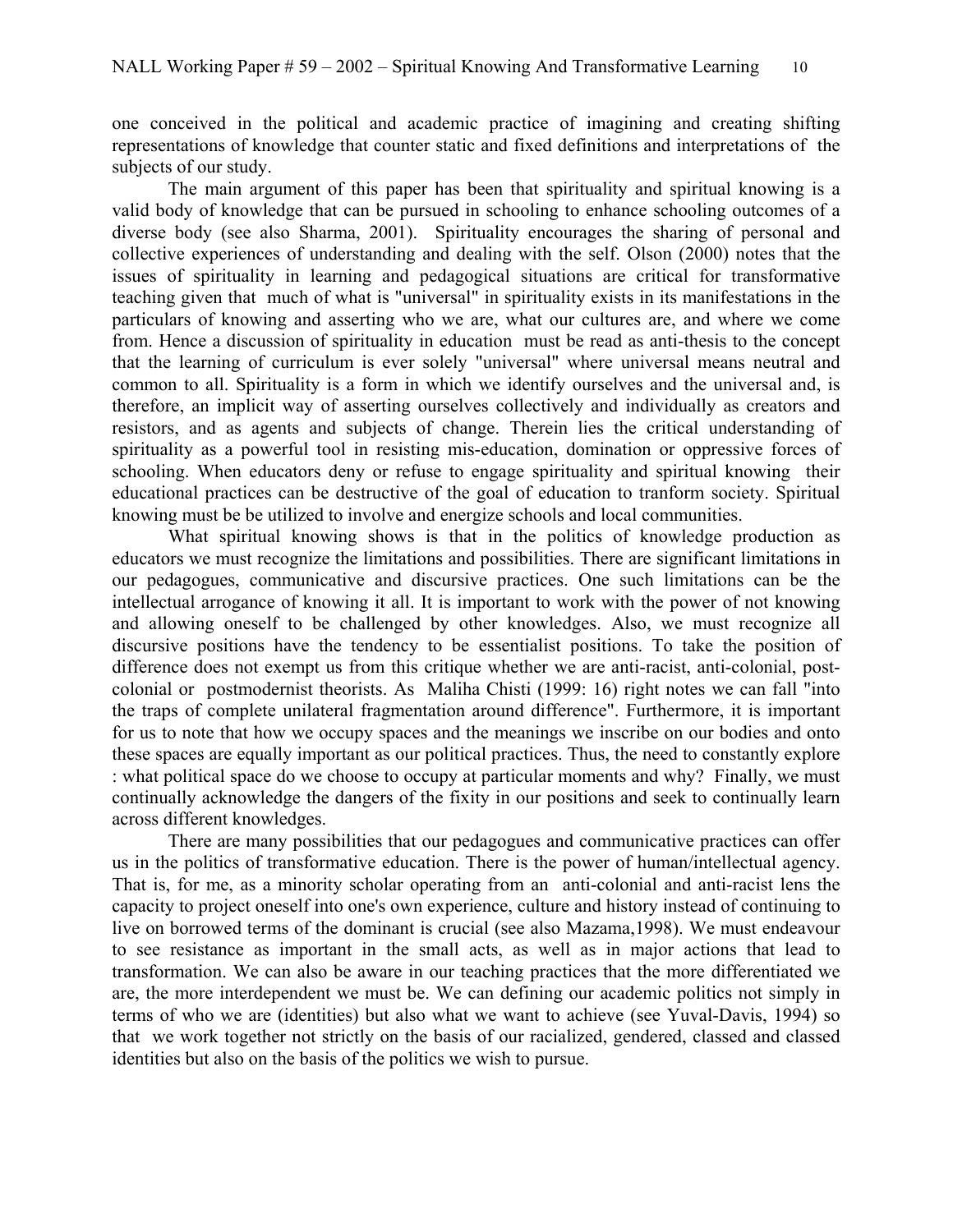# **REFERENCES CITED:**

Agyakwa, K. 1988. "Intuition, Knowledge and Education". The Journal of Educational Thought. 22(3): 161-177.

Ani, M. 1994. Yurugu: An African-Centred Critique of European Cultural Thought and Behaviour. Trenton, N.J.: African World Press.

Asante, M. 1987. The Afrocentric Idea. Philadelphia: Temple University Press.

Asante, M. 1988. The Afrocentricity. Trenton, N.J.: Africa World Press.

Asante, M. and A. Abarry. 1996 (eds.). African Intellectual Heritage. Philadelphia: Temple University Press.

Briggs, C. L. 1996. "The Politics of Discursive Authority in Research on the 'Invention of Tradition'." Cultural Anthropology 11(4): 435-469.

Butler, P. 2000. Class Presentation: *1921Y: Principles of Anti-Racism Education*. Department of Sociology and Equity Studies, OISE, University of Toronto.

Carnoy, M. 1974. Education as Cultural Imperialism. New York: D. McKay.

Clifford, James. 1983. "On Ethnographic Authority." Representations 1:118-146.

Chisti, M. 1999. "Muslim Women, Intellectual racism and the Project Towards Solidarity and Alliance Building". unpublished paper, OISE/UT.

Cooper, R. K. 1997. Executive EQ: Emotional Intelligence in Leadership and Organizations. New York: AIT and Essi Systems.].

Dei, G.J.S. 2000 "Rethinking the Role of Indigenous Knowledges in the Academy". International Journal of Inclusive Education 4(2): 111-132.

Dei, G. J. S. 2001. Rethinking Schooling and Education in African Contexts: The Lessons of a Ghana's Educational Reforms. [Forthcoming].

Dei, G. J. S., B. Hall, and D. Goldin Rosenberg. 2000. Indigenous Knowledges in Global Contexts: Multiple Readings of our World. Toronto: University of Toronto Press.

Dei, G. J. S., I. M. James, S. James-Wilson, L. Karumanchery, and J. Zine. 2000. Removing the Margins: the Challenges and Possibilites of Inclusive Schooling. Toronto: Canadian Scholar's Press.

Dove, N. 1998. "African Womanism: An Afrocentric Theory." Journal of Black Studies 28(5); 515-539.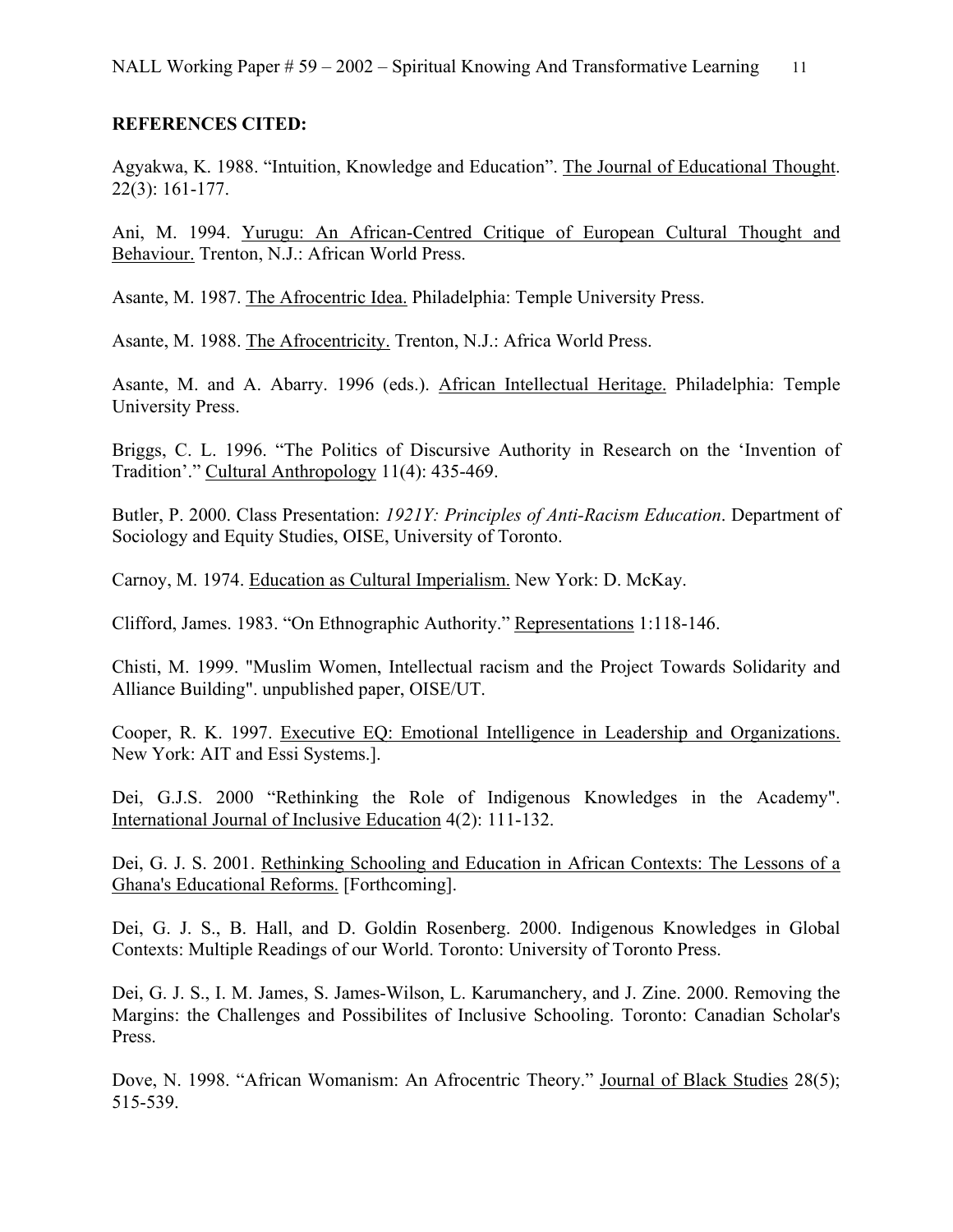Groome, T. H. 1999. "Infuse Education with Spiritual Values." Internet source, A Reprint from the Christian Science Monitor, February 10, 1998.

Handler, R. 1986. "Authenticity". Anthropology Today 2(1): 2-4.

Kessing, M. 1989. "Creating the Past: Custom and Identity in the Contemporary Pacific." Contemporary Pacific 1 (1/2): 19-42.

Lattas, A. 1993. "Essentialism, Memory and Resistance: Aboriginality and the Politics of Authenticity." Oceania 63: 2-67.

Linnekin, J. 1992. "On The Theory and Politics of Cultural Construction in the Pacific." Oceania. 62: 249-263.

Linnekin, J. 1991. "Texts Bites and the R-Word: The Politics of Representing Scholarship". The Contemporary Pacific. Spring 1991 pp. 171-176.

Magnusson, J. 2000. "Spiritual Discourse and the Politics Ontology". A proposal for a Roundtable Discussion. OISE, University of Toronto.

Makang, J. M. 1997. "Of the Good Use of Tradition: Keeping the Critical Perspective in African Philosophy". In E.C. Eze (ed.). Postcolonial African Philosophy: A Critical Reader. Cambridge, MA: Blackwell Publishers., pp. 324-338.

 Mazama, A. 1998. "The Eurocentric Discourse on Writing: An Exercise in Self-Glorification". Journal of Black Studies 29(1): 3-16.

Mazrui, A. 1975. "The African University as a Multinational Corporation: Problems of Penetration and Dependency". Harvard Educational Review 45.

Miller, R. 1999. "Holistic Education and the Emerging Culture." Internet Source: Transcripts, Ron Miller: Spirituality in Education On Line.

Miller, R. 1989. "Two Hundred Years of Holistic Education." Holistic Education Review 1(1): 5-12.

Miller, R. 1997. What Are Schools For?: Holistic Education in American Culture. Brandon, V.T.: Holistic Education Press.

Olson, P. 2000. 'Comments on M.A. Thesis: Renu, Sharma: Spirituality and Education in North American Contexts'. Department of Sociology and Equity Studies, OISE, University of Toronto.

Palmer, P. 1999. "The Grace of Great Things Recovering the Sacred in Knowing, Teaching and Learning." Internet source: Transcripts, Parker Palmer: Spirituality in Education on Line.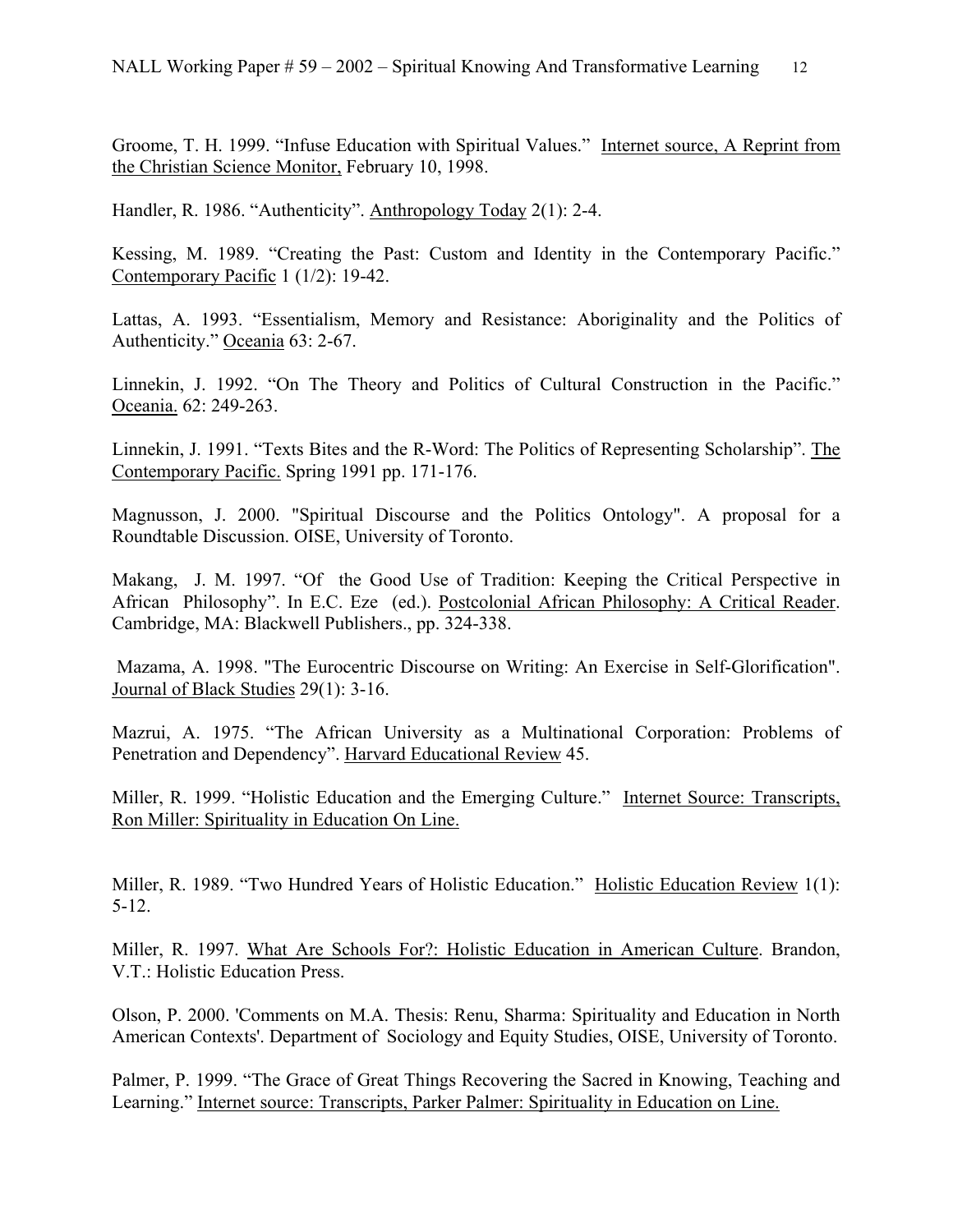Rahnema, M. 1995. "Participation". In Development Dictionary: A Guide to Knowledge as Power. London: Zed Books, pp. 116-131.

Scheurich, J. and M. Young. 1997. "Coloring Epistemologies: Are Our Research Epistemologies Racially Biased?". Educational Researcher 26(4): 4-16.

Sharma, R. 2001. Rethinking Spirituality and Education in North American Contexts. Unpublished M.A Thesis, Department of Sociology and Equity Studies, OISE, University of Toronto.

Sklar, R. L. 1993. "The African Frontier for Political Science". In R. Bates, et. al. (eds). Africa and the Disciplines. Chicago: university of Chicago Press, pp. 83-112.

Smith, L. 1999. Decolonizing Methodologies. London: Zed Books, pp. 58-77.

Sullivan, E. 2001. Call for Papers - Visions and Transformation: Emerging Themes in Transfromative Learning. OISE, University of Toronto

Wilson-Tagoe, N. 1997. "Reading Towards a Theorization of African Women's Writing: African Women Writers with Feminist Gynocriticism." In S. Newell (ed.) Writing African Women: Gender, Popular Culture and Literature in West Africa. London: Zed Books, pp. 11-28.

Yuval-Davies, A. 1994. "Women, Ethnicity and empowerment". Feminism & Psychology 4(1): 179-197.